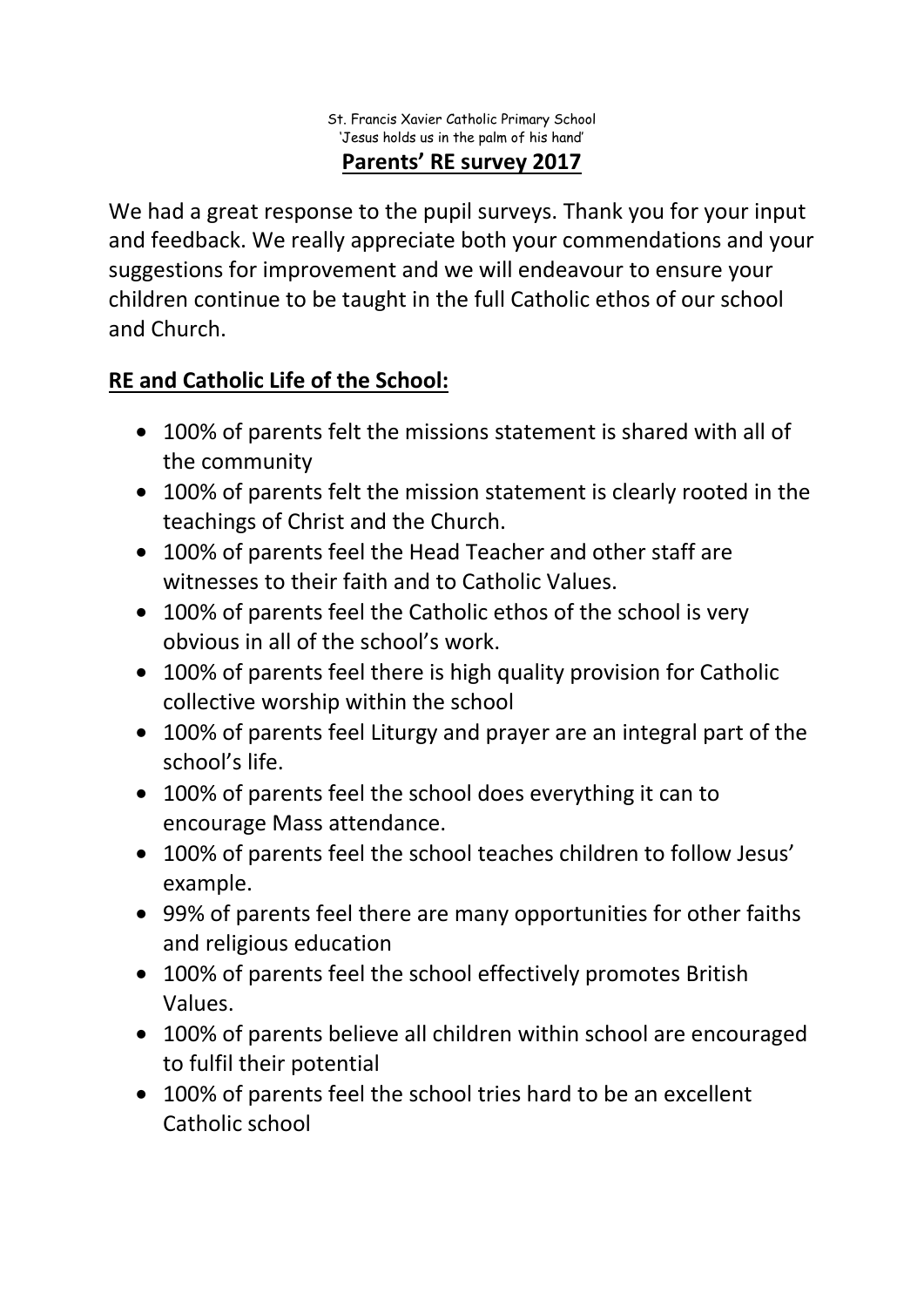• 100% of parents feel there are many opportunities for children and parents to be involved in the Catholic life of the school.

Parental Comments:

- It's a close knit school. I believe the school teaches children to be respectful, children learn about values.
- The teaching is excellent.
- School does well to instil discipline in the children
- They have a better knowledge of God
- School promotes good Catholic Values, good / frequent Masses, prayer services and 'seasonal' evenings led by the children in the Church
- School does well in enabling children to learn about other faiths, not only their own.
- School does well in bringing the community together and promoting the Catholic faith – teaching children right and wrong.
- St Francis teachers provide religious teaching by making this fun and easily understood
- School does well in promoting Catholic Values and teach respect for others.
- All Catholic life aspects are shown in a lovely way, assemblies, class performances and school masses.
- The school is actually doing well in promoting Catholic faith, a very important part to mould a child's values.
- Teaches the children every day morals. Everyone learns about respect and values. These Catholic values are then carried in the school
- Promotes faith and religion in all aspects of lessons taught.

## School's response:

Through the hard work of the staff, children and parents, we as a school are very proud in how we promote and instil our Catholic faith across the school to every child. The overwhelming positive responses from parents and lovely comments show that what we do as a school has a positive impact on all of the community. As a Catholic school we will always endeavour to keep Christ in the centre of everything we do. Thank you all